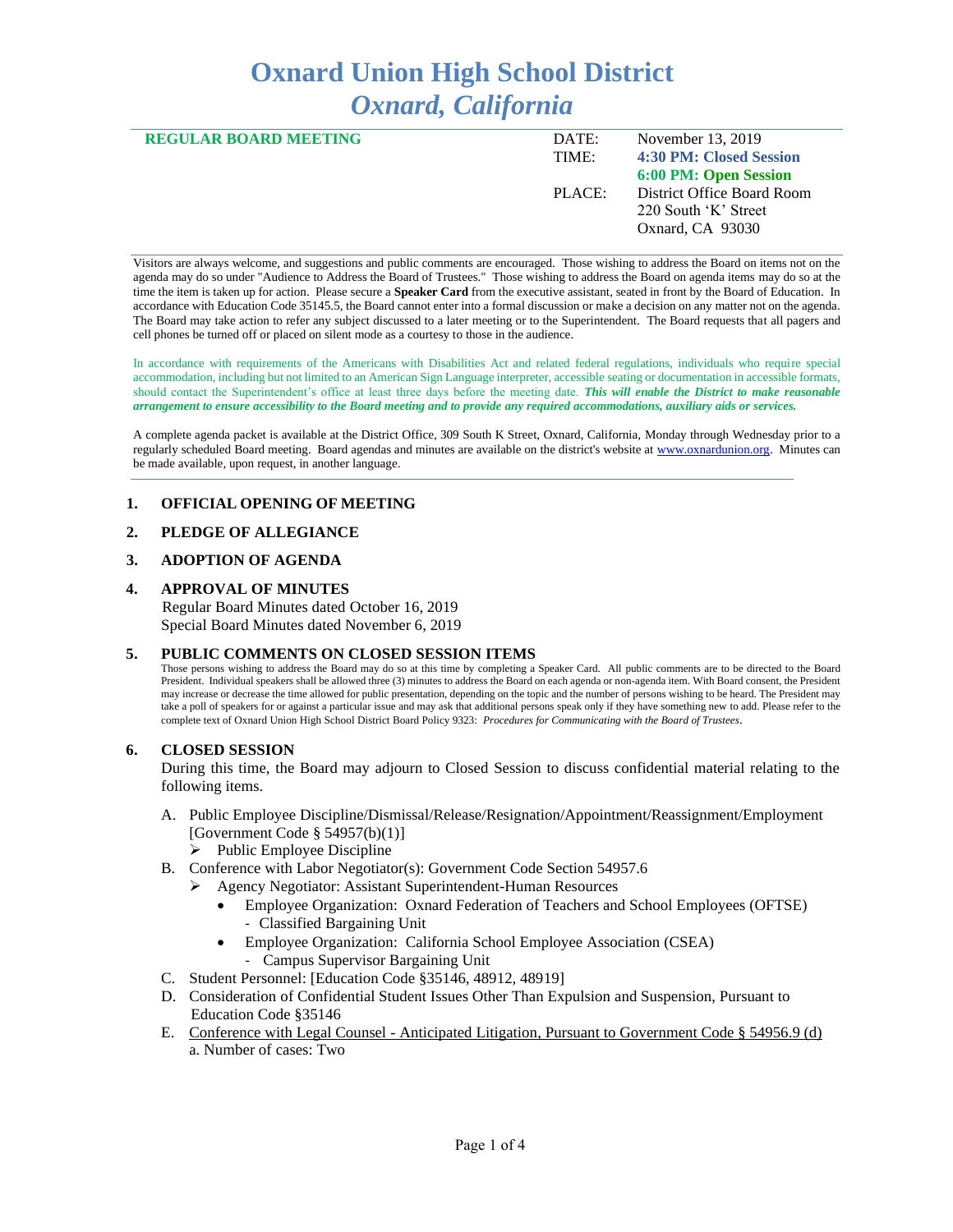Board Meeting Agenda November 13, 2019

F. Conference with Real Property Negotiator (Govt. Code § 54956.8)

 PROPERTY: 50-acres of 107.25 acres located at or near 1825 Camino del Sol, Oxnard, CA (southeast corner of N. Rose Ave. and Cesar Chavez Dr.) Ventura County Assessor Parcel No. 214-0- 020-595

AGENCY NEGOTIATOR: Jeff Weinstein, Assistant Superintendent Business Services and Dr. Joel Kirschenstein, Consultant Sage Realty Group Inc.

NEGOTIATING PARTIES: Brian Edward Maulhardt, as Trustee of the Brian Edward Maulhardt Children's Support Trust

- UNDER NEGOTIATION: Price and terms of payment
- G. Conference with Real Property Negotiator (Govt. Code § 54956.8)
	- PROPERTY: Multiple District-owned parcels, including: (1) Bell Ranch Property, Assessor Parcel No. ("APN") 156-0-180-385, Camarillo, California; (2) South of Oxnard High School, APN 183-0-030-180; (3) District Office Campus, 220, 309, and 315 South K Street, Oxnard, CA, APNs 202-0-010-630 & -740; (4) Hueneme Road Adult School, 527 W Hueneme Road, Oxnard, CA, APN 222-0-082-625; (5) 280 and 300 Skyway Drive, Camarillo, CA, APN 230-0-130-105; and (6) 15 Stearman Street, Camarillo, CA, APN 230-0-130-115 AGENCY NEGOTIATOR: Jeff Weinstein, Assistant Superintendent Business Services and Dr. Joel Kirschenstein, Consultant Sage Realty Group Inc. NEGOTIATING PARTIES: To be determined UNDER NEGOTIATION: Price and terms of payment.

# **7. RECONVENE IN PUBLIC: REPORT ON CLOSED SESSION ACTION**

# **8. RECOGNITION**

- ➢ Outstanding Student Award Adolfo Camarillo High School
- ➢ Journalism Awards Adolfo Camarillo High School
- ➢ Outstanding Student Award Channel Islands High School

# **9. PUBLIC COMMENTS TO ADDRESS THE BOARD OF TRUSTEES**

Those persons wishing to address the Board may do so at this time by completing a Speaker Card. All public comments are to be directed to the Board President. Individual speakers shall be allowed three (3) minutes to address the Board on each agenda or non-agenda item. With Board consent, the President may increase or decrease the time allowed for public presentation, depending on the topic and the number of persons wishing to be heard. The President may take a poll of speakers for or against a particular issue and may ask that additional persons speak only if they have something new to add. Please refer to the complete text of Oxnard Union High School District Board Policy 9323: *Procedures for Communicating with the Board of Trustees.*

# **10. PRESENTATION: CITIZEN'S ADVISORY COMMITTEE TO NAME THE NEW HIGH SCHOOL**

# **11. PUBLIC COMMENT: NAMING OF THE NEW HIGH SCHOOL**

# **12. ACTION ITEM**

**A.** Consideration of Selection of Name for the New Oxnard Area High School #8

# **13. SUPERINTENDENT'S REPORT**

# **14. STUDENT REPRESENTATIVE TO THE BOARD – ANTHONY FARFAN**

# **15. CONSENT CALENDAR**

#### **Business Services**

- **A.** Consideration of Approval of Donations, October 7 November 4, 2019
- **B.** Consideration of Approval of Purchase Orders and Direct Pays, October 5-30, 2019
- **C.** Consideration of Approval for Venterra Environmental, Inc. to Mitigate Cabinetry Mold at Pacifica High School
- **D.** Consideration of Approval for Increased Working Hours for CIHS Daytime Custodian from Part-time to Full-Time
- **E.** Consideration of Approval of Contract Award to California Electric Company to Provide Concrete Walkway Access to the Resource Officer Offices at Channel Islands HS and Hueneme HS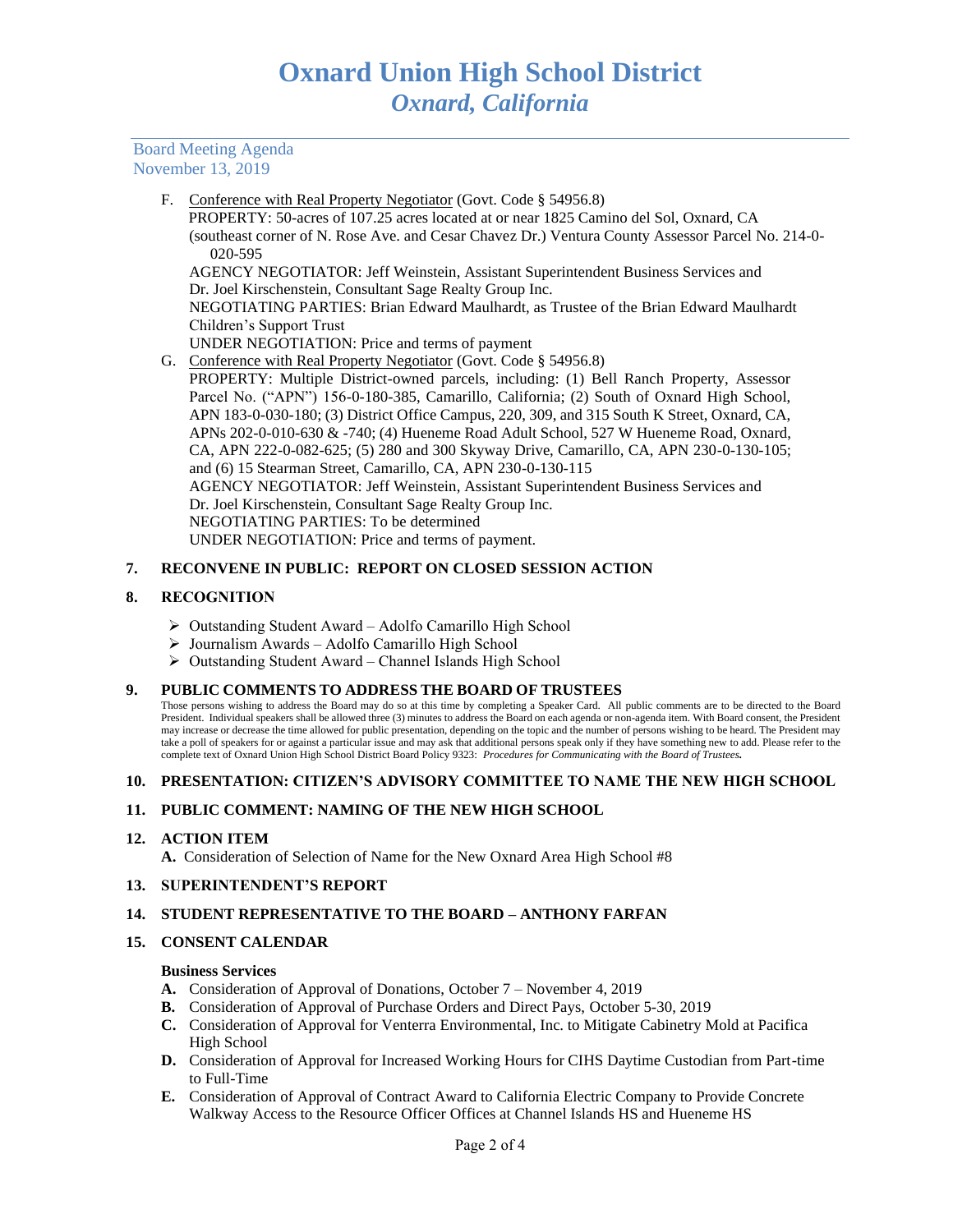# Board Meeting Agenda November 13, 2019

- **F.** Consideration of Approval of Contract Award to IMEG for Paging System Design for Adolfo Camarillo, Hueneme & Rio Mesa High Schools
- **G.** Consideration of Approval for Contractor The Groundskeeper, Inc. to Re-Condition Baseball and Softball Fields for Multiple Sites
- **H.** Consideration of Approval of Notice of Completion (NOC) for Best Drilling and Pump, Inc. for Well #3 at RMHS
- **I.** Consideration of Approval of Contract Award to Mark Hawkins for Project Inspector Services for ACHS Playfields Project
- **J.** Consideration of Approval of Contract Award to Little Diversified for Architectural Design Services for ACHS and HHS Stadium Bleachers
- **K.** Consideration of Approval of Contract Change Order to Little Diversified for Additional Design Services for ACHS, HHS and OHS Playfields Projects
- **L.** Consideration of Approval of Annual Membership Agreement Between OUHSD Nutrition Services and Super CO-OP
- **M.** Consideration of Approval of Contract Award to G2K Construction, Inc. for Roof Framing Repairs at Channel Islands High School, Bid 604
- **N.** Consideration of Approval of Contract Award to Construction Vendor Company for Stadium Sitework at Adolfo Camarillo High School, Bid 608
- **O.** Consideration of Approval for Kiwitt's General Building Contractor for OHS Trellis Beam Repairs

# **Educational Services**

- **P.** Consideration of the Approval of the California Department of Education CTE Facilities Grant Application
- **Q.** Consideration of Renewal of Memorandum of Understanding between the Oxnard Union High School District and Santa Clarita Community College District
- **R.** Consideration of Approval of Job Description for *Agriculture Teacher* [Second Reading]
- **S.** Consideration of Renewal of Memorandum of Understanding between Oxnard Union High School District/Oxnard Adult School and Edmentum
- **T.** Consideration of Agreement between Oxnard Union High School District and the Boys & Girls Clubs of Greater Oxnard and Port Hueneme
- **U.** Consideration of Approval of Agreement between Oxnard Union High School District and Saving Lives Camarillo
- **V.** Consideration of Approval of Stipulated Student Expulsions by Agreement of the School Principal, the Student, and the Students' Parent/Guardian, as per Board Policy 5144, Section 22

# **Human Resources**

- **W.** Consideration of Approval of Personnel Items
- **X.** Consideration of Approval of Settlement and Release Agreement Between Oxnard Union High School District and Rainey Tanner

# **Board Policies**

- **Y.** Consideration of Revision of Oxnard Union High School District Board Bylaw 9250: *Remuneration, Reimbursement, and Other Benefit*s [Second Reading]
- **Z.** Consideration of Reaffirmation of Oxnard Union High School District Board Bylaw 9260: *Legal Protection* [First Reading]
- **AA.**Consideration of Revision of Board Policy 1230: *School-Connected Organizations* [First Reading]
- **BB.** Consideration of Adoption of New Board Policy 4156.3, 4256.3, 4356.3: *Personnel Employee Property Reimbursement* [Second Reading]